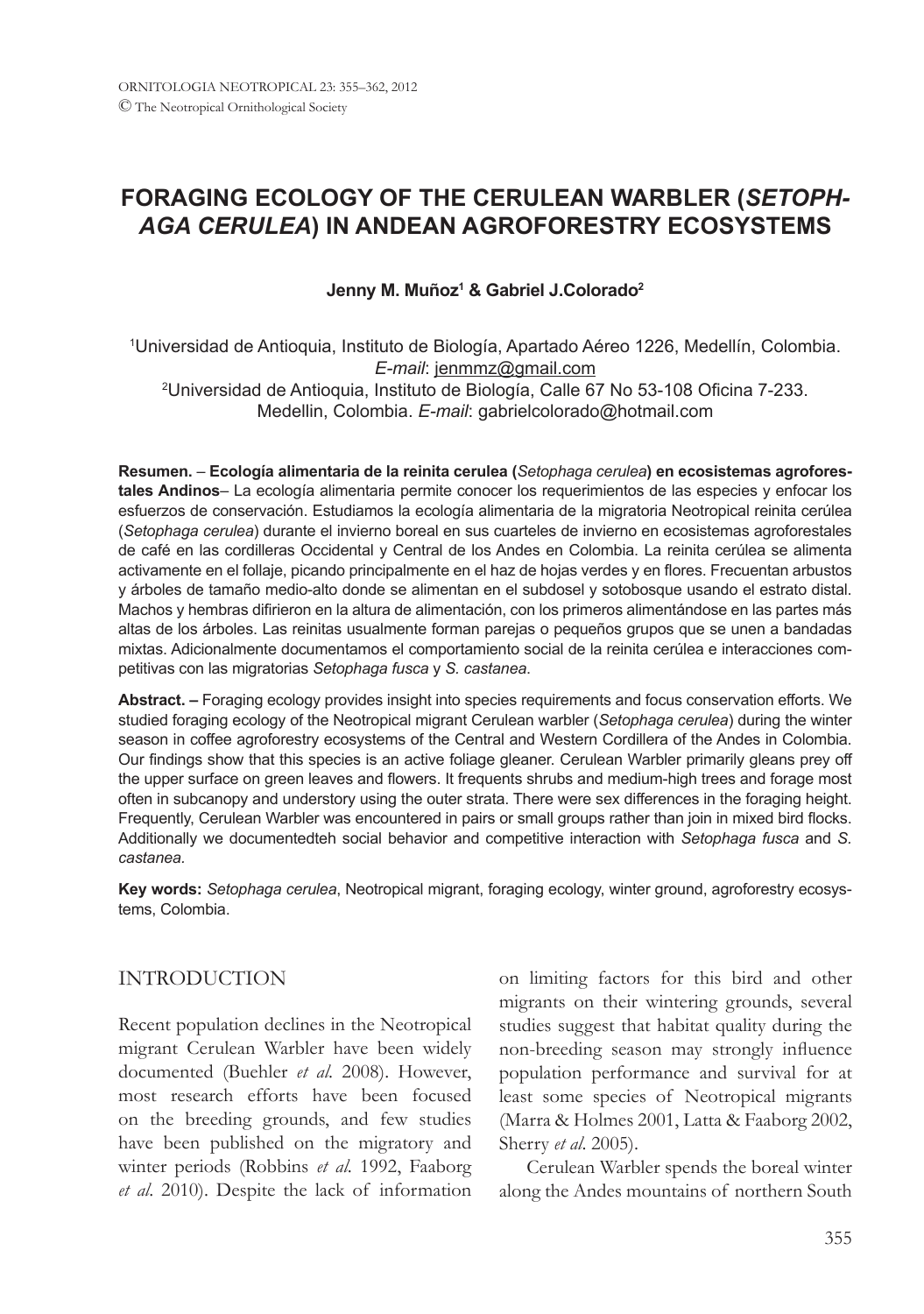America (Hamel 2000) and occurs within a limited elevational range  $($   $\sim$  500-2000 m, Robbins *et al*. 2002) that has been heavily modified to agricultural land use. The high rate of conversion of natural to agricultural landscape and the potential negative consequences for biological diversity, have led to an increase interest in evaluating the role of agroecosystems in the sustainability of natural populations and biodiversity (Pimentel *et al*. 1992, Thiollay 1995) and on their suitability as nonbreeding grounds for migrants. In particular, agroforestry ecosystems (e.g. shade coffee) have been widely suggested to have high conservation value by supporting higher levels of biodiversity compared to other agricultural habitats (Petit & Petit 2003, Komar 2006, Botero *et al*. 2010).

Some research has focused on avian diversity in coffee plantations in the Neotropics (Wunderle & Latta 1996, Greenberg *et al.* 1997, Petit et al. 1999), but the suitability of this agroforestry ecosystem as wintering grounds for migratory birds, including some species of conservation concern such as Cerulean Warbler, is still a key issue in ecology and conservation. While interest in wintering grounds appears to be growing (Faaborg *et al*. 2010), different aspects of the ecology and habitat use of this species such as foraging ecology, that can help to assess habitat quality (Lyons 2005) and focus conservation efforts (Petit *et al*. 1995), is weakly documented (Strong 2000). In this paper, we describe the foraging ecology of Cerulean Warbler in shade coffee plantations on the Western and Central Cordillera of the Colombian Andes. We also evaluate the social behavior and interspecific relationships of *Setophaga cerulea* that we have observed.

### **METHODS**

*Study area.* We conducted foraging observations of *Setophaga cerulea* in shade coffee plantations

ranging from 1400–1680 m.a.s.l. located in the municipalities of Fredonia (5°56'N, 75°39'W), Jerico (5°48'N, 75°48'W), and Tamesis (5°45'N, 75°42'W) in Antioquia Department, in the Central and Western Cordillera of the Andes in Colombia during the winter season 2010–2011. The study period embraced the dry season in this region.

*Foraging observations.* A focal individual approach was used to collect foraging observations. Focal individuals of Cerulean Warbler were located using systematic searching from 6:00–12:00 h and 14:00–17:00 h walking along trails through the study habitat while listening and searching visually for birds. Once identified, individuals were followed and observations were made beginning 15 s after the initial sighting for up to 30 s. After an observation was finished, we typically moved 150 m from the location before collecting additional data to avoid resampling the same bird. Each site was surveyed once every three days during the boreal winter period, resulting in 20 days of fieldwork in each location. Information registered for each focal bird included sex, foraging height, substrate type (green leaf, dead leaf, flower, branch, air), substrate side (upper or lower surface, apex, base, middle), horizontal position within the tree (inner, middle, outer), vertical position (canopy, subcanopy, understory), and foraging maneuvers following the classification suggested by Remsen & Robinson (1990). Additionally, if the bird was attending a mixed species flock, composition and flock size were recorded. Foraging records were documented using a voice recorder. Foraging rate was estimated as the number of prey capture attempts per min.

*Data analysis.* We tested for sex-related differences in foraging rate and foraging height using analysis of variance. In addition, we used a  $\chi^2$  test to discern preferences in the substrate type, substrate surface and strata and we applied linear relation to evaluate the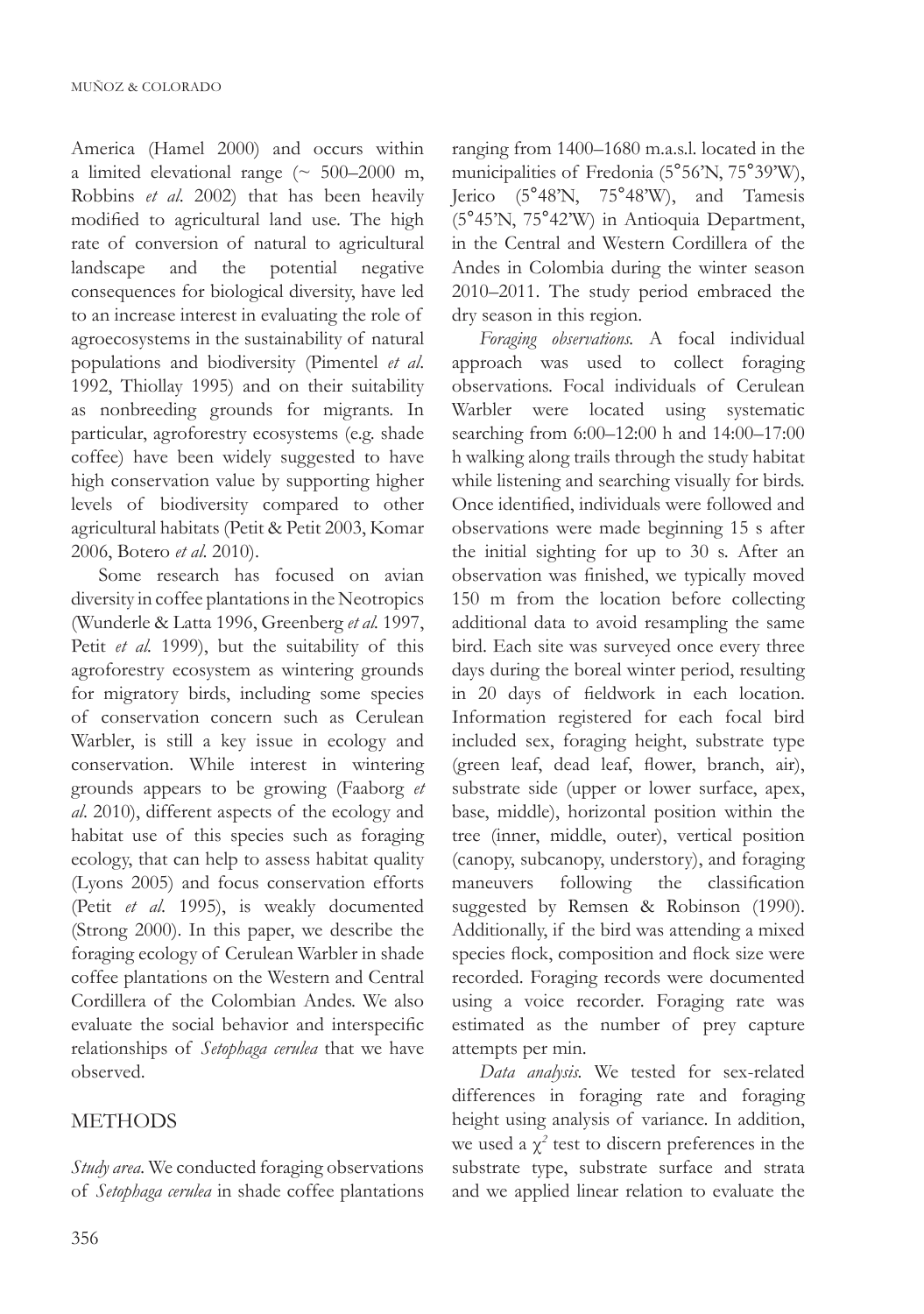degree of association between foraging rate and season and the group size effect. All analyses were conducted using SPSS version 19.0 (IBM company 2010). Data were checked for normality. Statistical tests were considered significant at *P =* 0.05, values reported are means ± SE.

#### RESULTS

Individual-based foraging observations were collected on 75 birds of undetermined age, 46 males and 29 females. Cerulean Warbler was an active foliage-gleaner. The primary foraging substrate was leaves (75%), followed by branches (17%) and flowers (3%). Individuals most often used green leaves ( $\chi^2$  = 409.26,  $df = 1, P < 0.0005$  compared with dead leaves. 77% of the foraging events of the Cerulean Warbler occurred on the lower surface of the leaves ( $\chi^2$  = 132.71, df = 1,  $P < 0.0005$ ), significantly more often than the upper surface (23%). 32% of the times birds were sighted feeding in the middle part

of the leaves' surface (Table 1). They usually foraged using non aerial maneuvers (87%) such as glean  $(80\%)$  and hang  $(7\%)$ ; aerial  $(13\%)$  maneuver such as sally-hover  $(5\%)$ , sally-strike  $(3\%)$ , flush pursue  $(2\%)$ , tumblechase  $(3\%)$  and leap  $(0.1\%)$  made up a smaller proportion of the foraging attempts. Glean was the most common foraging maneuver for male (87% observations) and female (73%), but males used this maneuver more frequently than females ( $\chi^2 = 9.14$ , df = 1, *P* < 0.01). However, the other maneuvers were used proportionally by both sexes ( $\chi^2$  = 3.95, df =  $1, P \geq 0.1$ ).

Cerulean Warbler foraged most often in the subcanopy ( $\chi^2 = 15.37$ , df = 1, *P* < 0.0005) and in the outer horizontal strata ( $\chi^2$  = 39.56,  $df = 1, P < 0.0005$  of trees. The species was never observed foraging on coffee plants or feeding on the ground. Males and females differed in the mean foraging height ( $F_{1,74}$  = 4.48,  $P = 0.03$ ) with females foraging at 7.2  $\pm$  0.71 (range 2.0–20.0 m) and males foraging higher at  $10.5 \pm 0.92$  (range 3.0–30.0 m).

| TABLE 1. Foraging maneuver used by Cerulean Warbler. |  |  |  |
|------------------------------------------------------|--|--|--|
|------------------------------------------------------|--|--|--|

| Maneuver     | Frequency | Males | <b>Females</b> |
|--------------|-----------|-------|----------------|
| Aerial       | 51        |       |                |
| Leap         | 3         | 2     | 1              |
| Sally-strike | 22        | 19    | 3              |
| Sally-hover  | 11        | 7     | 4              |
| Flush-pursue | 7         |       | 1              |
| Tumble-chase | 9         | 7     | $\overline{c}$ |
| Not aerial   | 496       |       |                |
| Glean        | 466       | 433   | 33             |
| Hang         | 30        | 26    | 4              |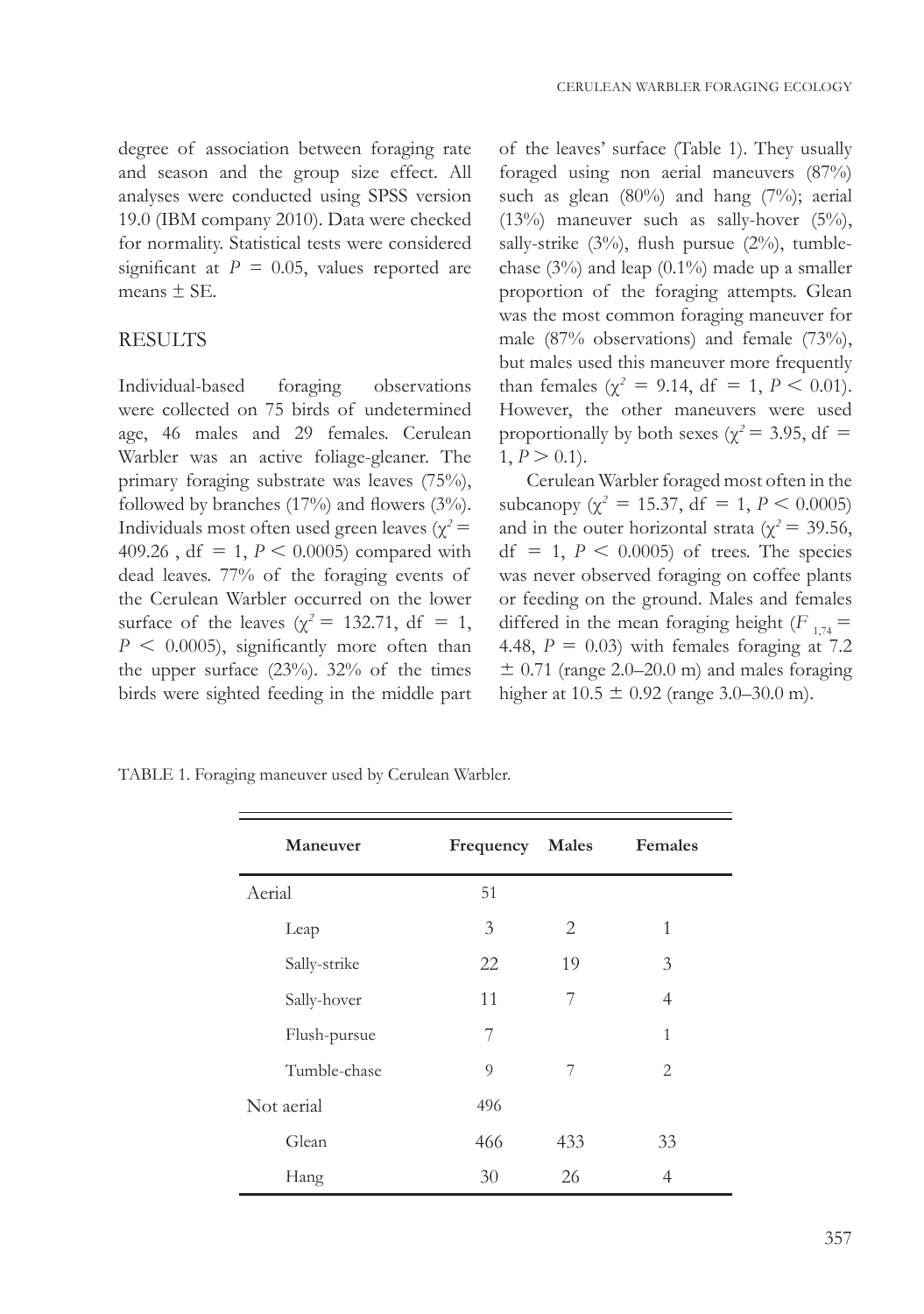Cerulean Warbler foraging rate was about  $5.4 \pm 0.45$  captures per minute. No differences between the sexes were observed in the mean foraging rate ( $F_{174}$  = 1.42,  $P = 0.23$ ), nor in the vertical ( $\chi^2 = 0.37$ , df = 1, *P* = 0.83 ), or  $horizontally^2 = 0.001$ , df = 1, *P* = 0.97) strata used for foraging.

Cerulean Warblers were mostly found in pairs or in small groups of 3–8 individuals (2  $\pm$ 0.2 birds) often associated with mixed species flocks (97% of observations). Eighty resident and 27 migratory species participated in these flocks with an average number of  $14 \pm 8$  species (range 4-46). Cerulean Warbler was the third most common Neotropical migrant foraging in mixed species flocks in the study area (Table 2). Direct and indirect agonistic interactions (e.g. chases and fights) by *Setophaga fusca (17* males and 7 females) and *S. castanea* (2 males and 4 females) on *S. cerulea* in flocks larger than 12 species were observed. In addition, foraging rate remained constant across group size (β  $=$ 

 $0.0024 \pm 0.0027$ ,  $t = 0.885$ ,  $P > 0.05$ ; Fig. 1). We also detected an increase in the foraging rate throughout the season ( $\beta = 0.0279 \pm 0.0098$ , *t*  $= 2.86, P < 0.01$ ).

### DISCUSSION

Migratory birds may experience dramatic seasonal shifts in habitat types and food resources as they move between breeding and wintering grounds. Despite the preference Cerulean Warbler shows for undisturbed mature forest while on the breeding grounds (Hamel 2000, Weakland & Wood 2005) and for mature mesophytic forest in West Virginia and Kentucky (George 2009), second growth forest and coffee plantations have shown to be common habitats on the wintering grounds (Perfecto *et al*. 1996, Greenberg *et al*. 1997, Jones *et al*. 2000)

Cerulean warbler was a relatively common migrant in coffee plantations across the study

TABLE 2. Common migrant species occurring in 104 mixed species bird flocks.

|                         | Participation in flocks |               |  |
|-------------------------|-------------------------|---------------|--|
| <b>Species</b>          | N                       | $\frac{0}{0}$ |  |
| Setophaga fusca         | 93                      | 90            |  |
| Oreothlypis peregrina   | 71                      | 68            |  |
| Setophaga cerulea       | 58                      | 56            |  |
| Piranga rubra           | 45                      | 43            |  |
| Mniotilta varia         | 45                      | 43            |  |
| Pheucticus ludovicianus | 34                      | 33            |  |
| Cardellina canadensis   | 32                      | 31            |  |
| Empidonax virescens     | 28                      | 27            |  |
| Setophaga ruticilla     | 13                      | 13            |  |
| Vermivora chrysoptera   | 12                      | 12            |  |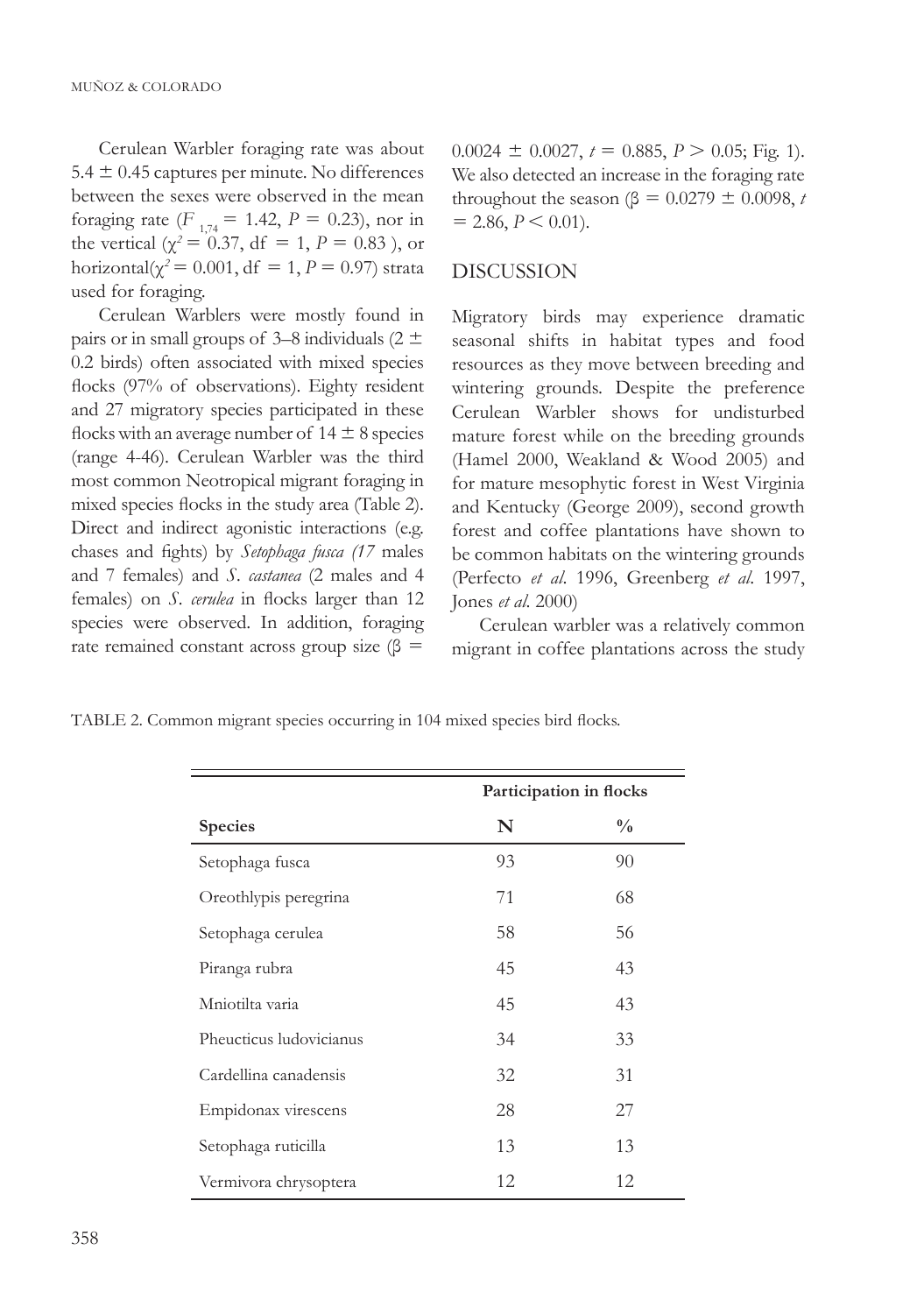

Gráfico del Modelo Ajustado LOG (Foraging rate) = 0,64288 + 0,00129194\*Flock size

FIG. 1. Foraging rate (captures/min) of *Setophaga cerulea* participating in flocks of different size (species number) in coffee plantations in Colombian Andes.

area, primarily foraging in the forest subcanopy using the outer strata by gleaning insects from leaf surfaces as described for the same habitat in Venezuela during the non-breeding season (Jones *et al.* 2000, 2002, Bakermans *et al*. 2009, 2011). Moreover, our results are similar to those reported on the breeding grounds in terms of frequency of foraging maneuvers and absence of sex differences. For example, gleaning was the primary foraging maneuver observed in West Virginia, Kentucky and Venezuela (65–95% of all maneuvers), and birds used more non-aerial maneuvers, which tend to be energetically less expensive (Remsen & Robinson 1990) and decreases the exposition of the individual to predation. This consistent pattern in foraging ecology across the year may suggest a fairly limited repertory of foraging methods in Cerulean Warblers, as reported for Prothonotary Warbler (*Protonotaria citrea*) in North Carolina (Lyons 2005).

Mean foraging rate for the species was consistent with previous studies of foraging behavior of other warblers in the Neotropics. Detailed recent studies on foraging behavior of Cerulean Warblers during the non-breeding (Jones *et al.* 2000, Bakermans *et al.* 2011) and the breeding season (George 2009) did not report data on foraging rate. American Redstarts (*Setophaga ruticilla*) attacked prey at a mean rate of about 5 attacks/minute during summer in a mature forest in New Hampshire , and 3.2 attacks/min during winter in mangrove in Jamaica (Lovette & Holmes 1995).

Our data suggest that Cerulean Warbler increases its food intake throughout the winter season evidenced by increasing its foraging rate. This is consistent with the improvement in body condition of this warbler throughout the non-breeding season documented by Colorado (2011) in shaded agroecosystems in the same study area. Conversely, Lovette & Holmes (1995) documented a decrease in the foraging rate of American Redstarts in the late winter, attributing it to a low prey availability due to a decrease in leaf canopy cover. Although we did not measure any environmental variables, our study sites did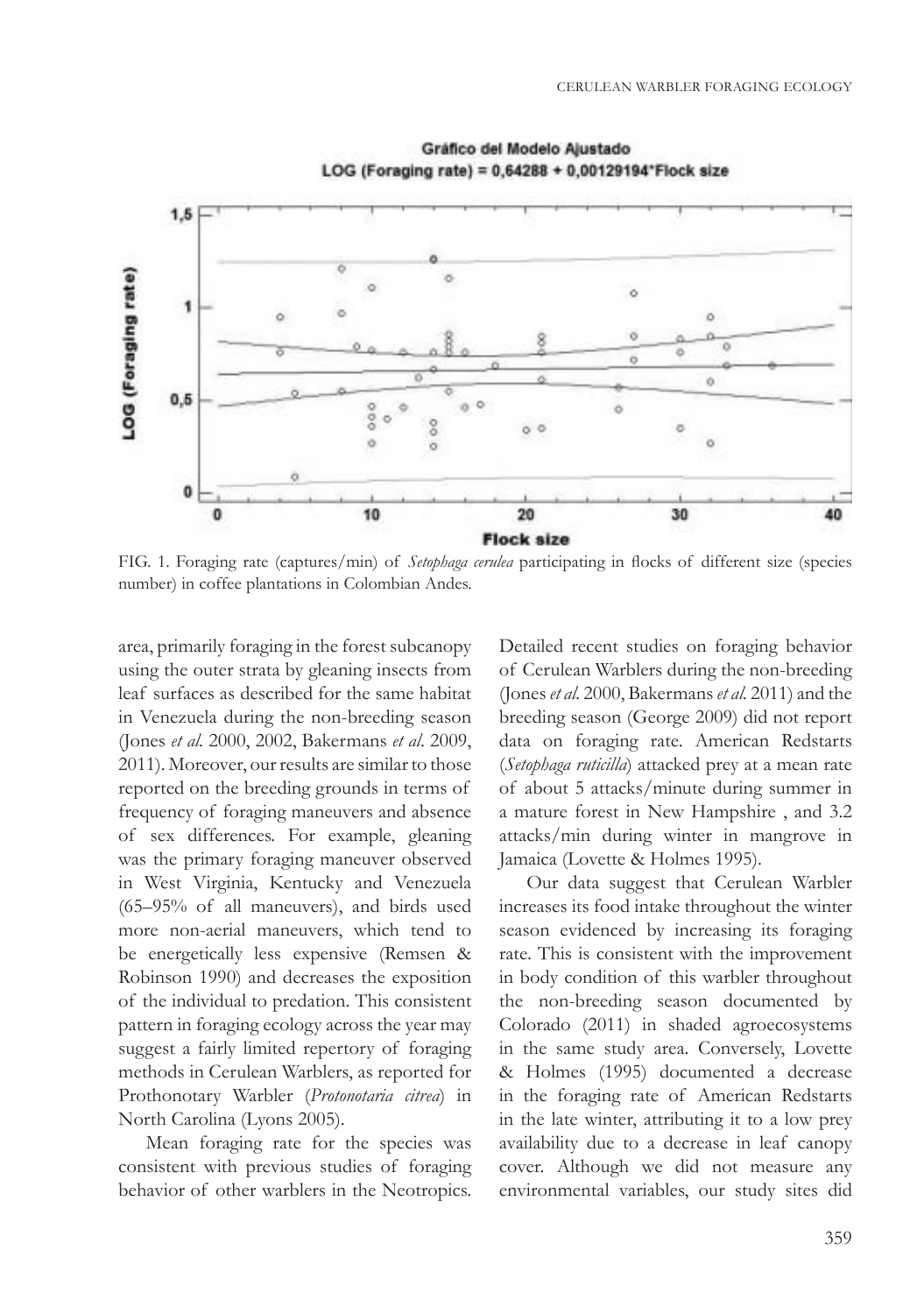not experience any substantial change in both climate conditions or vegetation cover throughout the study period as reported by Lovette & Holmes (1995).

The foraging activities of Cerulean Warblers were concentrated in the subcanopy of the shading trees with male and female segregated vertically. This may indicate dominance by sex. Similar results of habitat segregation were observed for the species in Venezuela by Bakermans et al. (2011). However, these results differ from those published by Jones *et al.* (2000) who described that males and females appeared to forage at similar heights. Further study is needed to determine whether these differences correspond to sex segregation or to a particular distribution of food items in this agroforestry system.

Our data suggest Cerulean Warblers are strongly social both intra- and interspecifically during the winter season, virtually always associated with mixed-species flocks of resident and migratory birds. Our work does not provide evidence of an effect of group size on the foraging rate of the species. This pattern where foraging rate remained constant has been documented in studies that reported an increase in aggressive interactions with group size (Beauchamp, 1998). Consistently, Cerulean Warblers had interspecific agonistic interactions with other migrants in larger flocks, in which the smaller Cerulean Warblers were attacked and typically displaced by the larger individuals of other species. Thus our work suggests a possible negative effect of group size on the foraging of the species.

In addition, this research provides further evidence that coffee plantations are frequently used by migrants, including the globally vulnerable species Cerulean Warbler. These agroforestry systems can regularly support the mixed-species bird flocks with which Cerulean Warbler associates.

Finally, our study shows that foraging behavior can provide insights into the ecology

of Neotropical migrants and can shed additional insights on their requirements and thus on their overall conservation needs. Comparative studies of foraging ecology and habitat quality between mature and disturbed habitats for migrants in the non-breeding season are needed in order to assess the value of these managed landscapes for Neotropical migrants. Measures using the survival rates of the birds themselves or a variety of proxies for survival such us resource availability through foraging rate and overwinter site persistence are needed in order to conduct effective conservation activities such as those described by Skolnik *et al*. (2012).

### ACKNOWLEDGMENTS

We want to express our gratitude to Santiago David and David Ocampo for their support in the field stage of this project, as well as to the local community for allowing us to work in the area. We thank The Nature Conservancy and US Forest Service, Office of International programs, for financial support to conduct this research; the Instituto de Biología, Universidad de Antioquia. We thank P. Hamel and P. Ramoni who provided insightful comments that improved our manuscript.

## REFERENCES

- Bakermans, M. H., A. C. Vitz, A. D. Rodewald, & C. G. Rengifo. 2009. Migratory songbird use of shade coffee in the Venezuelan Andes with implications for conservation of Cerulean Warbler. Biol. Conservat. 142: 2476–2483.
- Bakermans, M. J., A. D. Rodewald, A. C. Vitz, & C. Rengifo. 2011. Migratory bird use of shade coffee: The role of structural and floristic features. Agrofor. Systs. 76: 1–10.
- Beauchamp, G. 1998. The effects of group size on mean food intake rate in birds. Biol. Rev. Camb. Phil. Soc. 73: 449–472.
- Botero, J. E., A. M. López, R. Espinoza, & C. Casas. 2010. Aves de zonas cafeteras del sur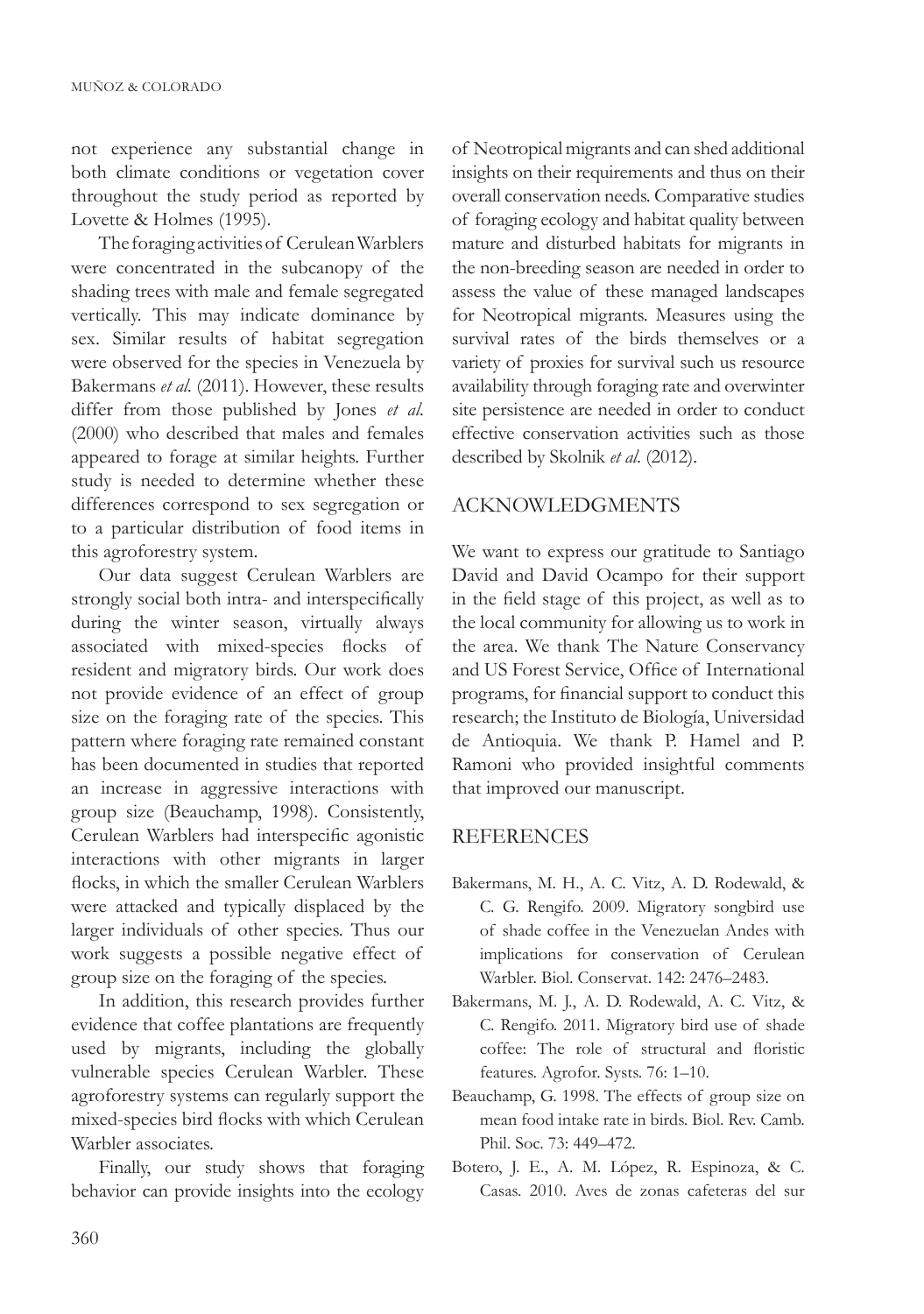del Huila. Federación Nacional de Cafeteros de Colombia – Cenicafé, Caldas, Colombia. Disponible en http://www.cafesanisidro.com/ site/librodeaves.PDF

- Buehler, D. A., J. J. Giocomo, J. Jones, P. B. Hamel, C. M. Rogers, T. A. Beachy, D. W. Varble, C. P. Nicholson, K. L. Roth, J. Barg, R. J. Robertson, J. R. Robb, & K. Islam. 2008. Cerulean Warbler reproduction, survival, and models of population decline. J. Wildl. Manag. 72: 646– 653.
- Colorado, G. J. 2011. Ecology and conservation of Neotropical-Nearctic migratory birds and mixedspecies flocks in the Andes. Ph.D. diss. Ohio State Univ., Columbus, Ohio, USA. Available at http:// etd.ohiolink.edu/send-pdf.cgi/Colorado%20 Gabriel%20J.pdf?osu1291646331/ [Accessed 25 January 2012]
- Faaborg, J., R. T. Holmes, A. D. Anders, K. L. Bildstein, K. M. Duggers, S. A. Gauthreaux, P. Heglund, K. A. Hobson, A. E. Jahn, D. H. Johnson, S. C. Latta, D. J. Levey, P. P. Marra, C. L. Merkord, E. Nol, S. I. Rothstein, T. W. Sherry, T. S. Sillett, F. R. Thompson, & N. Warnock. 2010. Recent advances in understanding migration systems of New World land birds. Ecol. Monogr. 80: 3–48.
- Greenberg, R., P. Bichier, A. Cruz, & R. Reitsma. 1997. Bird populations in shade and sun coffee plantations in central Guatemala. Conserv. Biol. 11: 448–459.
- Greenberg, R., P. Bichier, A. Cruz-Angon, & R. Reitsma. 1997. Bird populations in shade and sun coffee plantations in central Guatemala. Conserv. Biol. 11: 448–459.
- George, G. A. 2009. Foraging ecology of male Cerulean Warblers and other Neotropical migrants. Ph.D. diss., West Virginia Univ., Morgantown, West Virginia, USA.
- Hamel, P. B. 2000. Cerulean Warbler (*Dendroica cerulea*). *In* Poole, A., & F. Gill (eds). The Birds of North America, No. 511. The birds of North America, Inc., Philadelphia, Pennsylvania*,* USA.
- Jones, J., P. Ramoni-Perazzi, E. H. Carruthers, & R. J. Robertson. 2000. Sociality and foraging

behavior of the Cerulean Warbler in Venezuelan shade coffee plantations. Condor 102: 958–962.

- Jones, J., P. Ramoni-Perazzi, E. H. Carruthers & R. J. Robertson. 2002. Species composition of bird communities in shade coffee plantations in the Venezuelan Andes. Ornitol. Neotrop. 13: 397–412.
- Komar, O. 2006. Priority Contribution: Ecology and conservation of birds in coffee plantations: a critical review. Bird Conserv. Intern. 16: 1-23.
- Latta, S. C., & J. Faaborg. 2002. Demographic and population responses of Cape May Warblers wintering in multiple habitats. Ecology 83: 2502–2515.
- Lovette, I. J., & R. T Holmes. 1995. Foraging behavior of American Redstarts (*Setophaga ruticilla*) in breeding and wintering habitats: implications for relative food availability. Condor 97: 782–791.
- Lyons, J. E. 2005. Habitat-specific foraging of Prothonotary Warblers: deducing habitat quality. Condor 107: 41–49.
- Marra, P. P., & R. T. Holmes. 2001. Consequences of dominance-mediated habitat segregation in American Redstarts during the nonbreeding season. Auk 118: 92–104.
- Perfecto, I., R. A. Rice, R. Greenberg, & M. E. VanderVoort. 1996. Shade coffee: A disappearing refuge for biodiversity. BioScience 46: 598–608.
- Petit, D. R., J. E Lynch, R. L. Hutto, J. G. Blake, & R. B. Waide. 1995. Habitat use and conservation in the Neotropics. Pp.145–197 *in* Martin T. E. & D. M. Finch (eds). Ecology and management of Neotropical migratory birds: A synthesis and rewiew of critical issues. Oxford Univ. Press, New York, USA.
- Petit, L. J., D. R. Petit, D. G. Christian, & H. D. W. Powell. 1999. Bird communities of natural and modified habitats in Panama. Ecography 22: 292–304.
- Petit, L. J. & D. R. Petit. 2003. Evaluating the importance of human-modified lands for Neotropical bird conservation. Conserv. Biol. 17: 687–694.